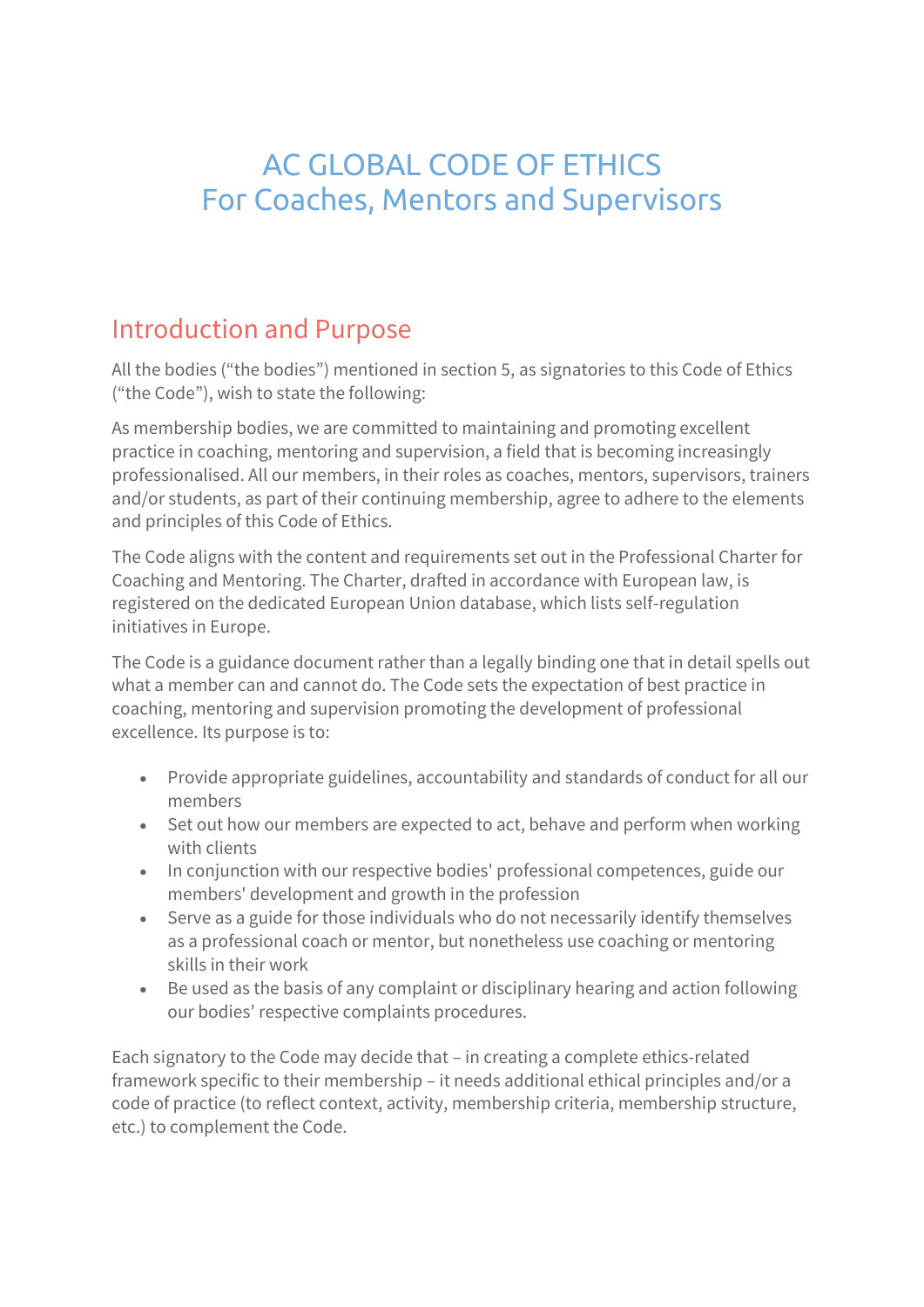Such additions must not contradict the essence of the Code, nor carry an obligation for the other co-signatories to adopt. Such additions may be shared with the other cosignatories as part of the ongoing collaborative exchanges between professional bodies.

## The Code of Ethics

The Code is arranged into five sections and covers the bodies' general expectations of professional behaviour and conduct as well as the list of all the membership bodies that have signed up to this Code of Ethics:

- 1. Terminology
- 2. Working with Clients
- 3. Professional Conduct
- 4. Excellent Practice
- 5. Signatories to the Global Code of Ethics

## 1. Terminology

For reasons of brevity this Code where appropriate refers to:

- Coachees, mentees, supervisees and students as "clients"
- Coaches, mentors, supervisors and trainers as "practising members" or "members"
- Coaching, mentoring and supervision work as "professional work"
- Coaching, mentoring and supervision as "profession".
- The signatories to this Code acknowledge that the terms "profession" and "professional" are being used for activities that are not under statutory regulation but are being increasingly professionalised and self-regulated.
- The signatories to this Code acknowledge that the titles "coach", "mentor" and "supervisor" are not protected and may be used by anyone in the field of practice, member or not member of a professional body.
- Each signatory will define exactly which of its members and other stakeholders are expected to abide by this Code (who are hereafter collectively referred to as the "members").
- For proper understanding of this Code members should be aware of their respective professional body's definitions and terminology for the precise meanings of key words used in this Code e.g. coach, coaching, client, member, mentor, mentoring, sponsor, supervisor, supervision and training

# 2. Working with Clients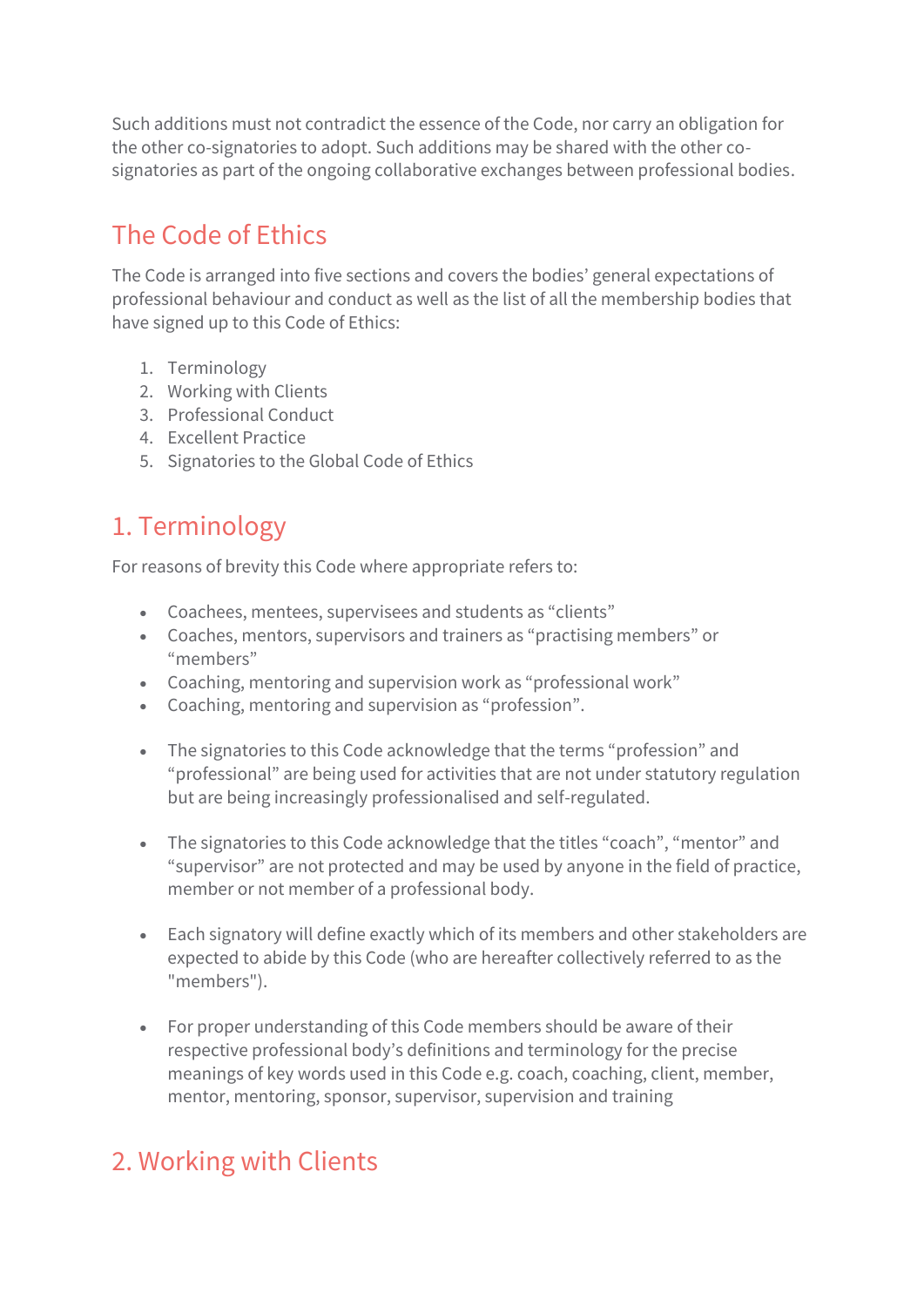### **Context**

2.1 When professionally working with clients in any capacity members will conduct themselves in accordance with this code, committed to delivering the level of service that may reasonably be expected of a practising member.

#### **Contracting**

2.2 Before they start working with a client, members will make this Code available to their client, and explain and make explicit, their commitment to abide by this Code. Members will also make their clients and sponsors aware of their respective bodies' complaints procedures.

2.3 Before starting to work with a client, members will explain and strive to ensure that the client and sponsor know, and fully understand, the nature and terms and conditions of any coaching, mentoring or supervision contract, including financial, logistical and confidentiality arrangements.

2.4 Members will use their professional knowledge and experience to understand their clients' and sponsors' expectations and reach agreement on how they plan to meet them. Members will also try to take into account the needs and expectations of other relevant parties.

2.5 Members will be open about the methods they use, and on request will be ready to supply the client and sponsor with information about the processes involved.

2.6 Members will ensure that the duration of the contract is appropriate to achieve the client's and sponsor's goals and will actively work to promote the client's independence and self-reliance.

2.7 Members will ensure that the setting in which any coaching, mentoring, supervision or training takes place offers optimal conditions for learning and reflection and therefore a higher likelihood of achievement of the goals set in the contract.

2.8 Members should always put their client's interests first but at the same time safeguard that these interests do not harm the interests of the sponsor.

#### **Integrity**

2.9 Members will accurately and honestly represent their relevant professional qualifications, professional body to which they belong, experience, training, certifications and accreditations to clients, sponsors and colleagues.

2.10 In communication with any party, members will accurately and honestly represent the value they provide as a coach, mentor or supervisor.

2.11 Members will ensure that no false or misleading claims are made, or implied, about their professional competence, qualifications or accreditation in any published, promotional material or otherwise. Members will attribute ownership of work, ideas and materials of others to the originator and not claim it as their own.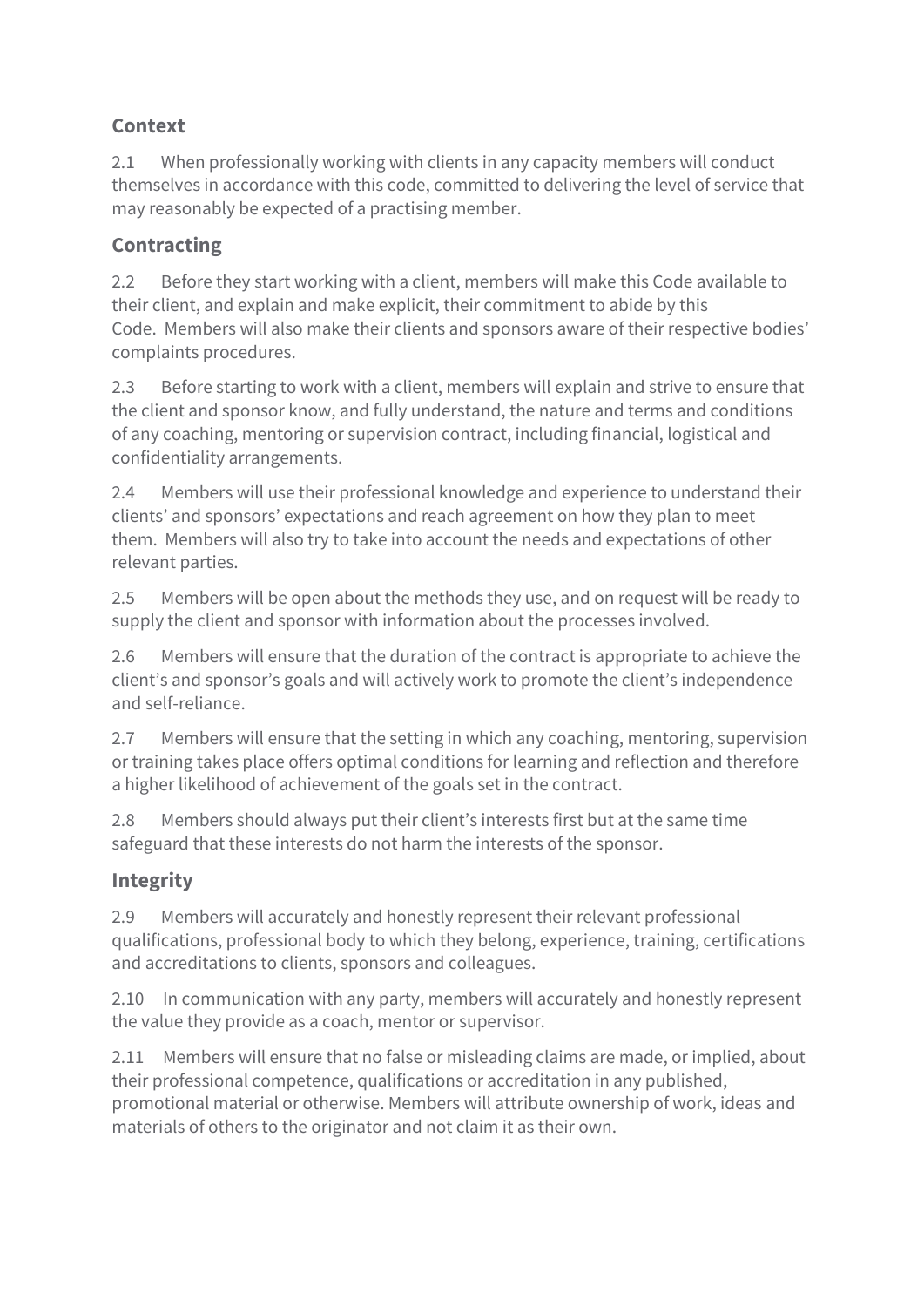2.12 Members will act within applicable law and not in any way encourage, assist or collude with conduct which is dishonest, unlawful, unprofessional or discriminatory.

### **Confidentiality**

2.13 When working with clients, members will maintain the strictest level of confidentiality with all client and sponsor information unless release of information is required by law.

2.14 Members will have a clear agreement with clients and sponsors about the conditions under which confidentiality will not be maintained (e.g. illegal activity, danger to self or others) and gain agreement to that limit of confidentiality where possible unless the release of information is required by law.

2.15 Members will keep, store and dispose of appropriate and accurate records of their work with clients, including electronic files and communications, in a manner that ensures confidentiality, security and privacy, and complies with all relevant laws and agreements that exist in their country regarding data protection and privacy.

2.16 Members will inform clients that they are receiving supervision and identify that the client may be referred to anonymously in this context. The client should be assured that the supervision relationship is itself a confidential relationship.

2.17 If the client is a child or vulnerable adult, members will make arrangements with the client's sponsors or guardian to ensure an appropriate level of confidentiality in the best interests of the client, whilst also complying with all relevant legislation.

### **Inappropriate interactions**

2.18 Members are responsible for setting and maintaining clear, appropriate and culturally sensitive boundaries that govern all physical and virtual interactions with clients or sponsors.

2.19 Members will avoid any romantic or sexual relationship with current clients or sponsors. Further, members will be alert to the possibility of any potential sexual intimacy with the aforementioned parties and take appropriate action to avoid the intimacy or cancel the engagement in order to provide a safe environment.

## **Conflict of interest**

2.20 Members will not exploit a client or seek to gain any inappropriate financial or nonfinancial advantage from the relationship.

2.21 To avoid any conflict of interest, members will distinguish a professional relationship with a client from other forms of relationships.

2.22 Members will be aware of the potential for conflicts of interest of either a commercial or personal nature arising through the working relationship and address them quickly and effectively in order to ensure that there is no detriment to the client or sponsor.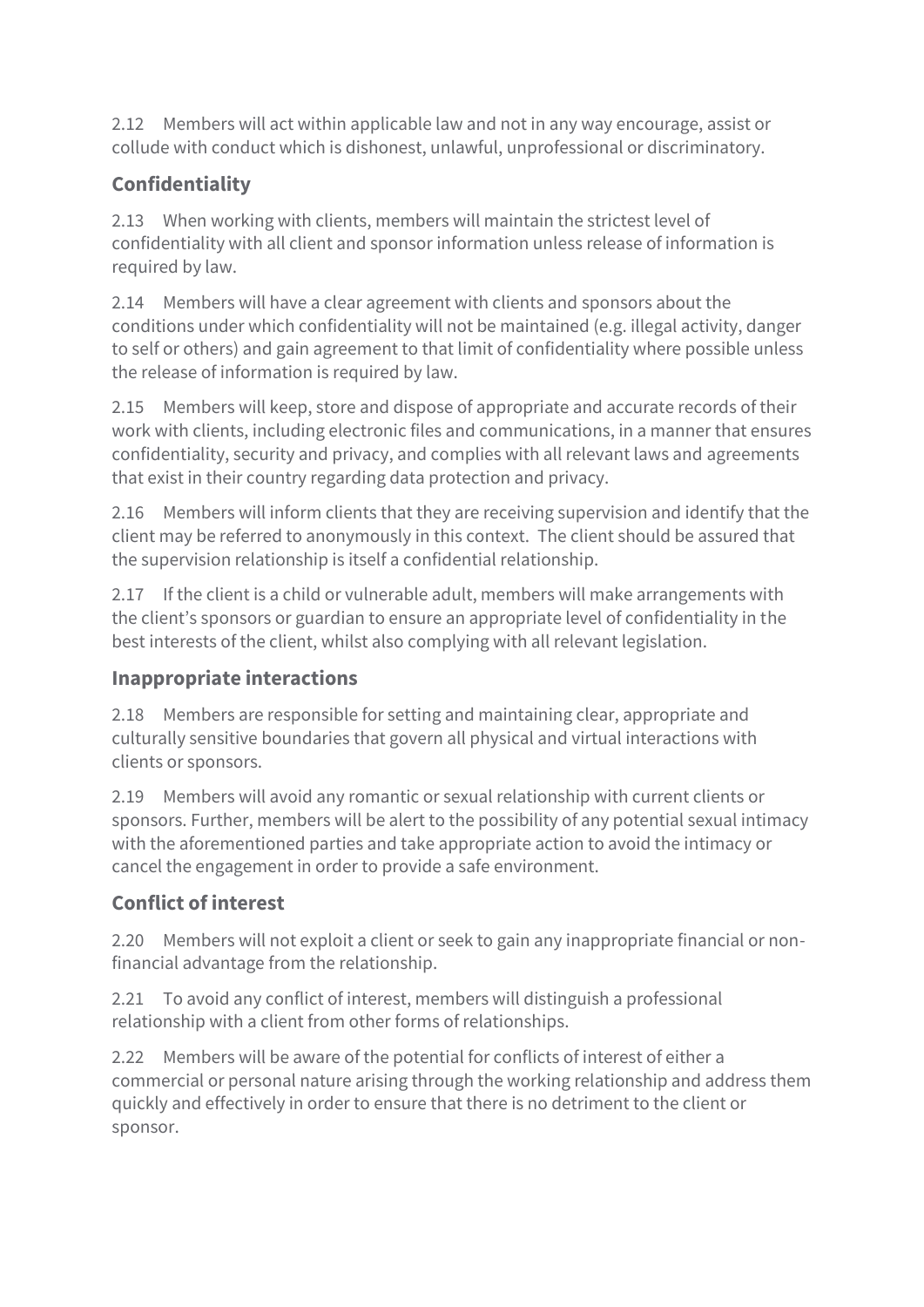2.23 Members will consider the impact of any client relationships on other client relationships and discuss any potential conflict of interest with those who might be affected.

2.24 Members will disclose any conflict openly with the client and agree to withdraw from the relationship if a conflict arises which cannot be managed effectively.

#### **Terminating professional relationships and on-going responsibilities**

2.25 Members will respect a client's right to terminate an engagement at any point in the process, subject to the provisions of the coaching, mentoring or supervision service agreement.

2.26 Members will encourage the client or sponsor to terminate the coaching, mentoring or supervision engagement if it is believed that the client would be better served by another practising member or a different form of professional help.

2.27 Members understand that their professional responsibilities continue beyond the termination of the professional relationship. These include:

- Maintenance of agreed confidentiality of all information relating to clients and sponsors
- Safe and secure maintenance of all related records and data that complies with all relevant laws and agreements that exist in their country regarding data protection and privacy
- Avoidance of any exploitation of the former relationship, which could otherwise call into question the professionalism or integrity of the member or the professional community
- Provision of any follow-up that has been agreed to.

2.28 Members are required to have a provision for transfer of current clients and dissemination of records in the event of the member's incapacitation, or termination of practice.

# 3. Professional Conduct

#### **Maintaining the reputation of the profession**

3.1 Members will behave in a way that at all times reflects positively upon and enhances the reputation of an increasingly professionalised service.

3.2 Members will demonstrate respect for the variety of practising members and other individuals in the profession and for the different approaches to coaching, mentoring and supervision.

### **Recognising equality and diversity**

3.3 Members will abide by their respective bodies' diversity statements and policies.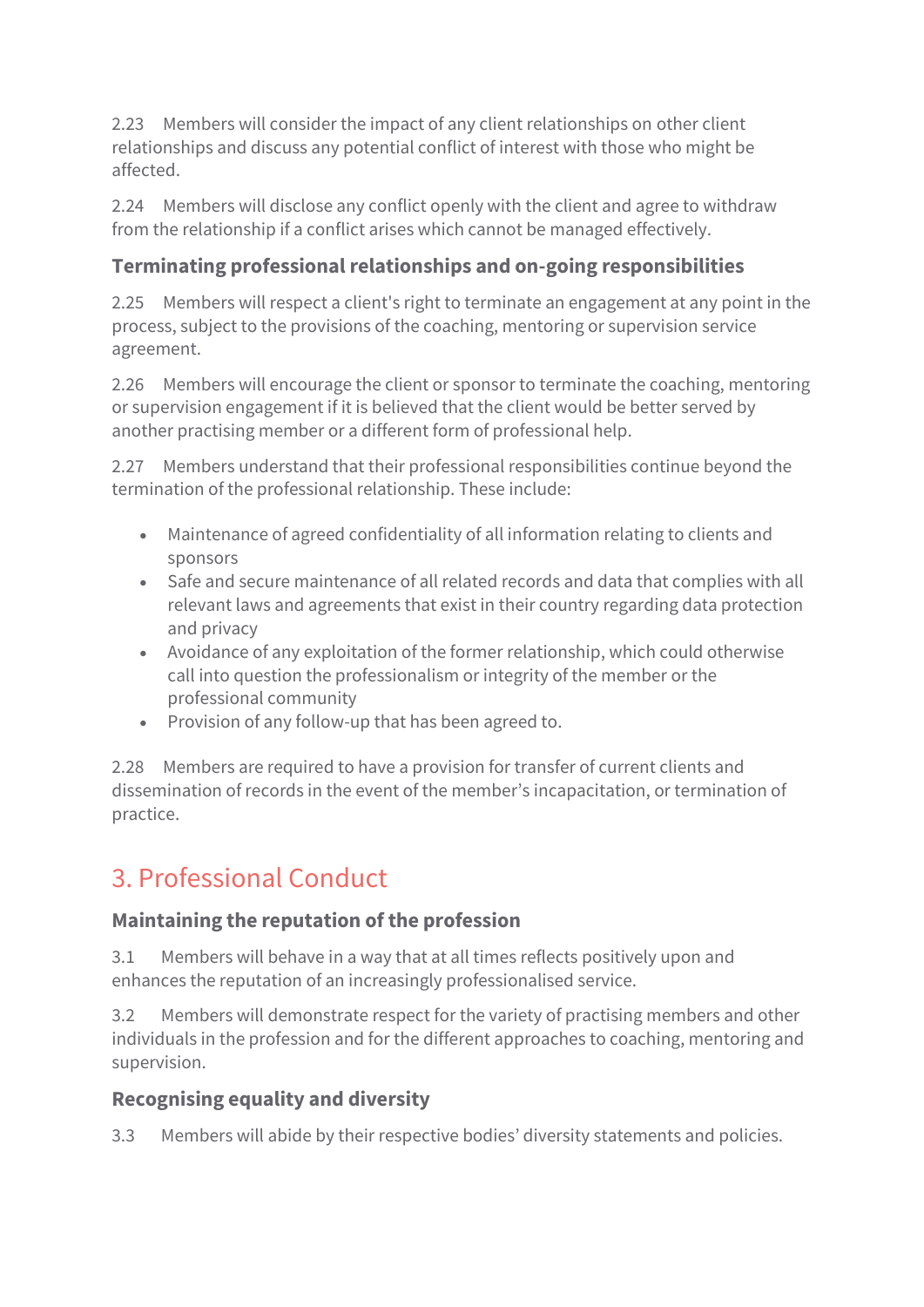3.4 Members will avoid knowingly discriminating on any grounds and will seek to enhance their own awareness of possible areas of discrimination.

3.5 Members will be cognisant of the potential for unconscious bias and seek to ensure that they take a respectful and inclusive approach, which embraces and explores individual difference.

3.6 Members will challenge in a supportive way any colleagues, employees, service providers, clients or participants who are perceived to be using discriminatory behaviour.

3.7 Members will monitor their spoken, written and non-verbal communication for inadvertent discrimination.

3.8 Members will engage in developmental activities that are likely to increase their self- awareness in relation to equality and diversity.

#### **Breaches of professional conduct**

3.9 Members accept that any breach of the code that is upheld in a complaints procedure may result in sanctions including loss of accredited status and/or body membership. The bodies may share details of such breaches between them in the interest of client safety, upholding quality standards and maintaining the reputation of the profession.

3.10 A member will challenge another member if they have reasonable cause to believe that the member is acting in an unethical manner and, failing resolution, will report that person to the body.

### **Legal and statutory obligations and duties**

3.11 Members are obliged to stay up to date and comply with all relevant statutory requirements in the countries in which their professional work takes place and work within any organisational policies and procedures in the context in which they are working.

3.12 Members will have the appropriate professional indemnity insurance to cover their coaching, mentoring and supervising work for the countries in which they operate.

# 4. Excellent Practice

#### **Ability to perform**

4.1 Members will have the qualifications, skills and experience appropriate to meet the needs of the client and will operate within the limits of their competence. Members should refer the client to a more experienced or suitably qualified practising member where appropriate.

4.2 Members will be fit and healthy enough to practice. If they are not, or are unsure if they are able to practice safely for health reasons, they will seek professional guidance or support. Where necessary or appropriate, the practising member should manage the